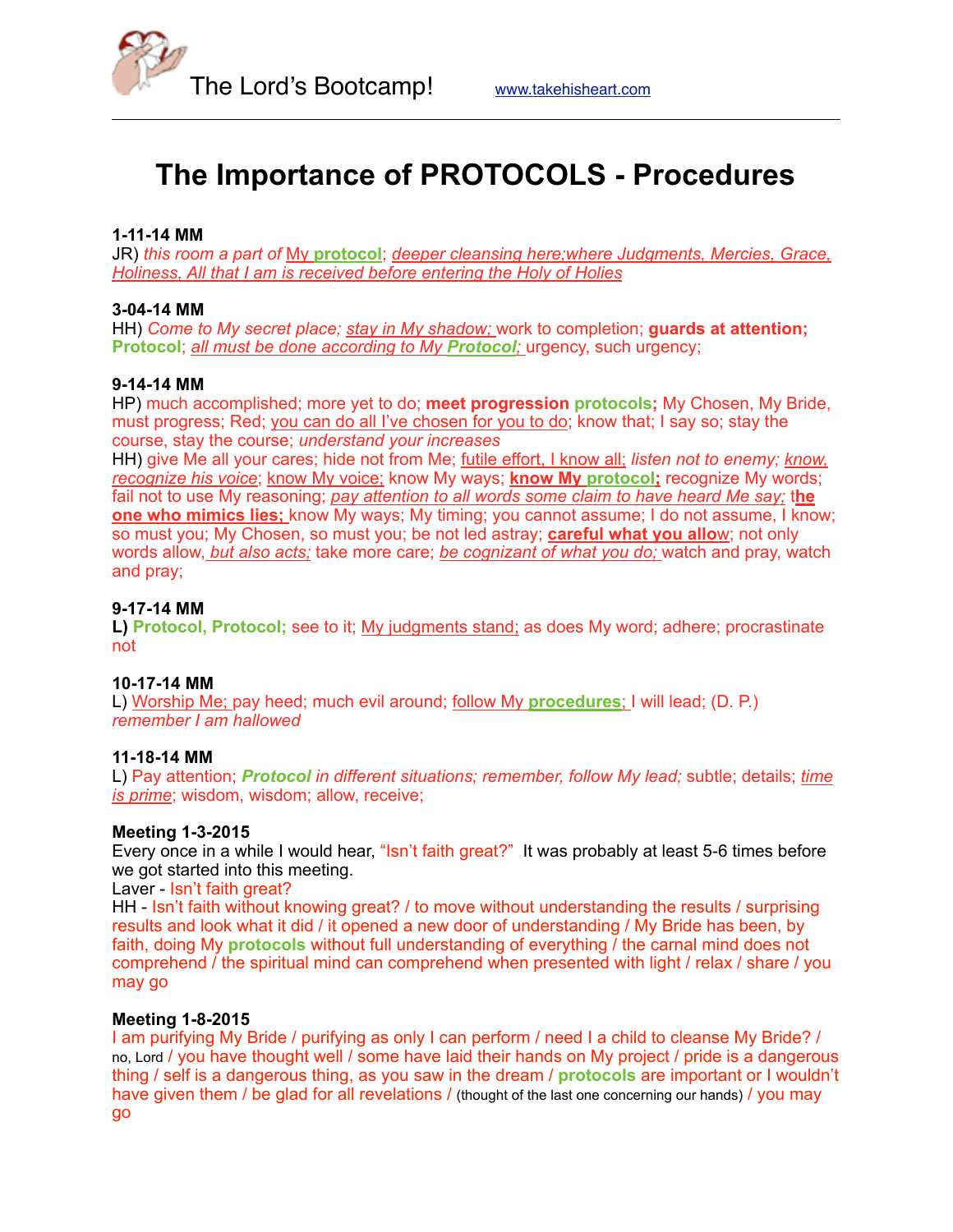# **Meeting 1-19-2015**

Laver - I started saying, "Praise You, Lord," about three fourths the way through washing. / well done HP - We lift our silence to You, Lord. Please accept. / accepted / Thank you for allowing us to enter into you. / Thank You for everything You are doing. / Well said

HH - Fragments are important / correct the fragments / fragments of joy, peace and liberty / there is liberty in Me / rejoice in Me and the liberty that is in Me / don't be nonchalant / take your place in Me / it's up to them if they come / it's not up to you / continue to write truth / it is well pleasing to Me / **protocols** produce liberty / I will show you / liberty in Me / liberty in life / liberty

## **Thursday, January 29, 2015**

 I didn't remember the details of this scene, but I knew the message. It was how to talk to the people outside the group. "No **protocols**, No King."

## **Meeting 3-7-2015**

upbringing / there are those who didn't come in correctly in the past / I must bring them up / My way / **protocols** established / wrong upbringings allow the harlot's ways / more people to come / they must enter correctly / the right upbringing / always ask, ask,ask / walk in peace / no hurry / let Me work / activate My will / ask, ask, ask / wonderments are of no use / ask

#### **Meeting 3-19-15 - MM**

HH) Proper; decorum; My **protocols;** slack not; purpose in each; deny not;

## **Meeting 3-31-2015**

Keep the **protocols** / even when you think you have failed / you have slipped / keep the **protocols** / I don't always speak / windows of time

## **Meeting 5-20-15**

Avalanche / Avalanche is coming / good things may appear as bad / do not surrender to the enemy / he is trying to destroy who you are / a degrader is he / subtile / hang on to the **protocols** / have faith in that that I have demonstrated to be true / Man-child absorb / evidences are there / more to come / it will all fit / be of good cheer / others will see / the blind must not lead the blind / therefor you will see / all of you will see / then lead / doubt not / you may go

#### **11-07-15 MM**

L) Procedures; important; for progression; follow and allow My lead; simple but necessary

# **Meeting 12-12-2015**

Triumphant be / see it / pronounce it / walk it / it is possible in Me / adhere, adhere, adhere / My ways / My **protocols** / My instructions / My plan / My Bride precocious in My eyes / Few understand / My Bride can / rejoice / believe / adhere / more to come / amen

#### **Meeting 1-6-2016**

**HH -** Blessed indeed / I too am blessed / power house we are / those who have truly joined Me / I am fine tuning this union / Man-child produced / we shall do exploits together / all **protocols** necessary / My Kingdom come / arise

#### **Meeting 1-12-2016**

Plunge forward / slow, deliberate action / actions towards the goal / My Kingdom Manifest / you see / believe it / Tabernacle of Praise / Tabernacle of government / My people must Tabernacle with Me / there are facets to all of this / no **protocols**, no Tabernacle / make things clear / people must come to Me, My way, for government to work correctly / (correctness?) in every area of government / My government / Millennial reign

#### **Meeting 5-26-2016**

time ….silence ……silence / let there be silence…………….grab hold of what happened last night …………(i remember the three hours of silence we did years ago.)……………I am calling My people to silence……………….My work/ My way……………………..**protocols** important……………..comprehend / arise